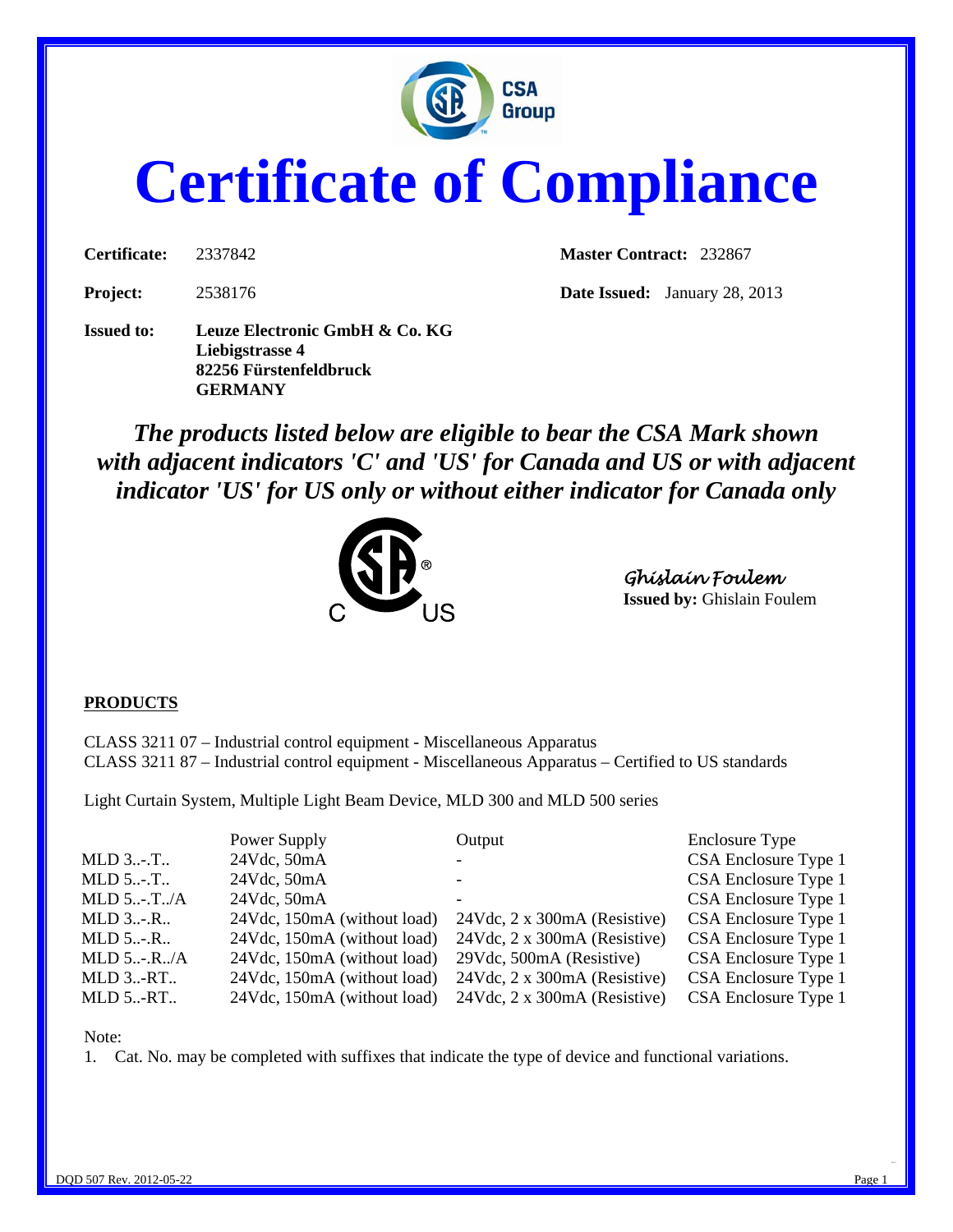

**Certificate:** 2337842 **Project:** 2538176

**Master Contract:** 232867 **Date Issued:** January 28, 2013

#### **APPLICABLE REQUIREMENTS**

CSA C22.2 No.  $0 - 10$  - General Requirements CSA C22.2 No. 14 – 10 - Industrial Control Equipment

UL 508, Ed. 17 - Industrial Control Equipment